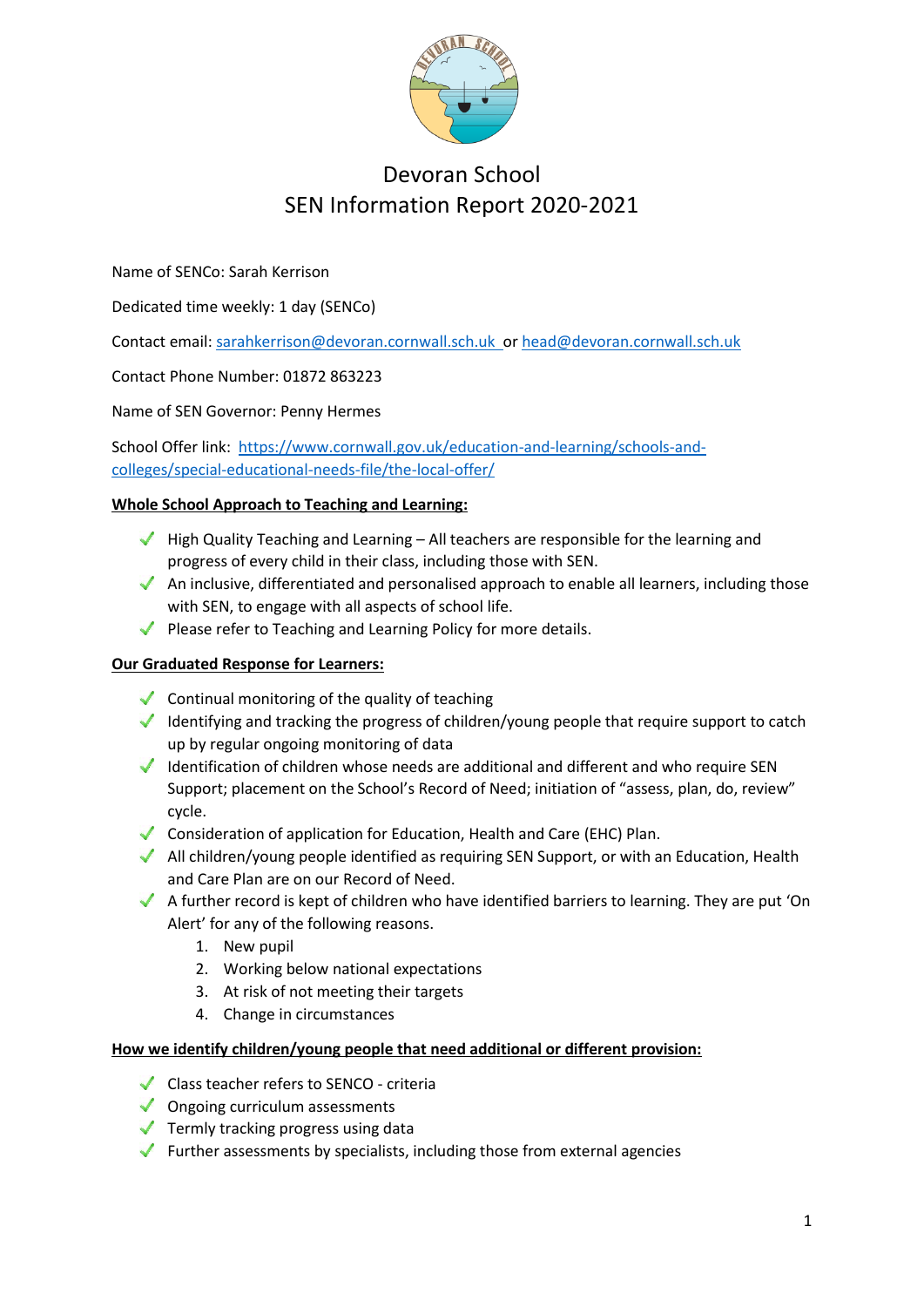

We take a holistic approach by all aspects of a child's development and well-being. Our pastoral support arrangements for supporting the emotional and social development of all children/young people, including those with SEN, is set out in our School Offer. Our measures to prevent bullying can be seen in our Anti-Bullying Policy. Our measures to keep all children, including those with SEN, safe are outlined in our Safeguarding Policy.

| What                                                                                                   | Who                                                                                | When                                                                                                                                                                   |
|--------------------------------------------------------------------------------------------------------|------------------------------------------------------------------------------------|------------------------------------------------------------------------------------------------------------------------------------------------------------------------|
| <b>Informal Discussions</b>                                                                            | Class teachers, Parents,<br>Children and SENCo as<br>needed                        | Daily via telephone, Class Dojo,<br>online meetings                                                                                                                    |
| <b>Parent Consultations</b>                                                                            | Child, parents, teacher and<br>SENCo if requested.                                 | 2 x a year albeit via Teams /<br>telephone due to COVID                                                                                                                |
| Parent communication possible<br>via Class Dojo                                                        | Parents with teachers and<br><b>SLT</b>                                            | Daily or when appropriate                                                                                                                                              |
| Parent voice through the<br>Leading Parent Partnership<br>Accreditation                                | All parents were invited to<br>support this through the<br>weekly newsletters      | Awarded to us in March 2020                                                                                                                                            |
| <b>Newsletters</b>                                                                                     | Head teacher writes in order<br>to share information with<br>parents               | Weekly Newsletter every Friday<br>Safeguarding newsletter minimum<br>of once a month                                                                                   |
| <b>Pupil Parliament</b>                                                                                | <b>Children and Staff</b>                                                          | Monthly - unfortunately this didn't<br>happen as a result of COVID                                                                                                     |
| <b>Pupil Conferencing</b>                                                                              | <b>School Improvement Partner</b>                                                  | Behaviour audit where he asked for<br>the views of the children to inform<br>future planning                                                                           |
| Assess, Plan, Do, Review<br>meetings<br>Multi Agency Referral Meetings<br>Multi Agency Review Meetings | Child, parent, class teacher,<br>TA, SENCo and external<br>agencies as needed.     | 3 x year school IPP review meetings.<br>Meetings via telephone and online<br>due to lockdown restrictions.<br>Secondary transfer reports.<br>Interim Reviews as needed |
| Online meetings to support the<br>wellbeing of our children                                            | Teachers did this through<br>Teams to get children seeing<br>one another virtually | Throughout lockdown                                                                                                                                                    |
| Online meetings with parents<br>during lockdown                                                        | Headteacher                                                                        | Throughout lockdown                                                                                                                                                    |

#### **How we listen to the views of children/young people and their parents:**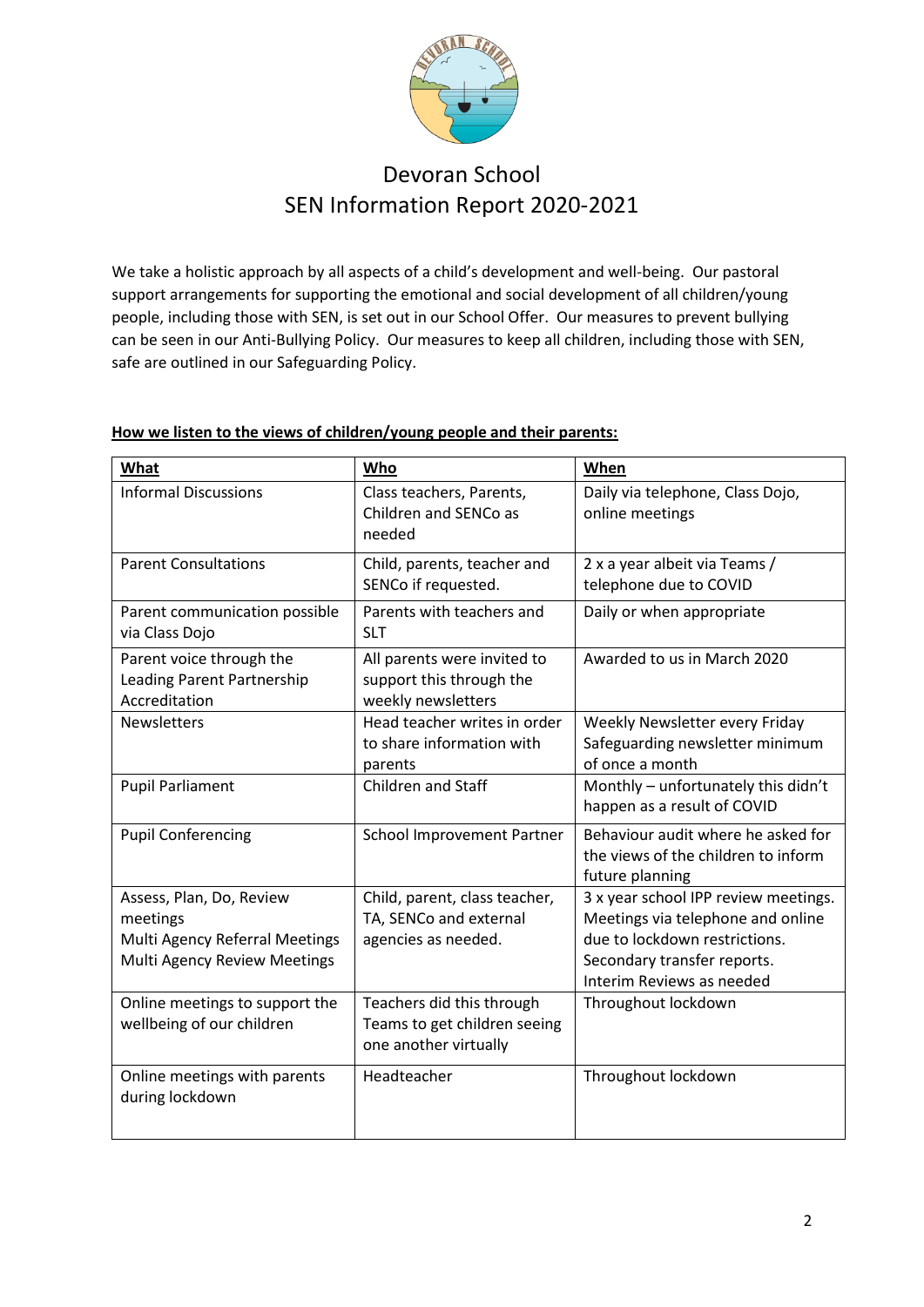

| Surveys sent out to parents<br>during lockdown on the<br>children's return to check<br>wellbeing                                     | Headteacher | After the lockdown period |
|--------------------------------------------------------------------------------------------------------------------------------------|-------------|---------------------------|
| Remote learning<br>communication throughout<br>lockdown and during periods of<br>self isolation for individual<br>children/families. | All staff   | From January - March 2021 |

### **The Assess, Plan, Do, Review Cycle:**

For children/young people on our Record of Need, an Assess, Plan, Do, Review cycle will be established by the SENCo in partnership with the child/young person, their parents and the class teacher. Please see our SEN Policy for further details.

This year, provision made for children/young people on our Record of Need (RON) has been:

Communication and Interaction: Speech and Language referrals, assessments, monitoring and reviews 1:1/Small group SALT intervention. Visual Support Social Stories Traffic Light Cards Visual time-tables School Reports written to support ASDAT referrals

Cognition and Learning: Dyslexia Screening tests Nessy Reading and Spelling intervention Focus group intervention in all areas of Literacy and Maths Targeted additional adult support Precision Teaching Visual Aids Now/Next boards Additional thinking time Individual work stations Readers Scribes Individual time-tables devised during lockdown Individual children offered places in school during lockdown iPads lent to individual children during lockdown to access remote learning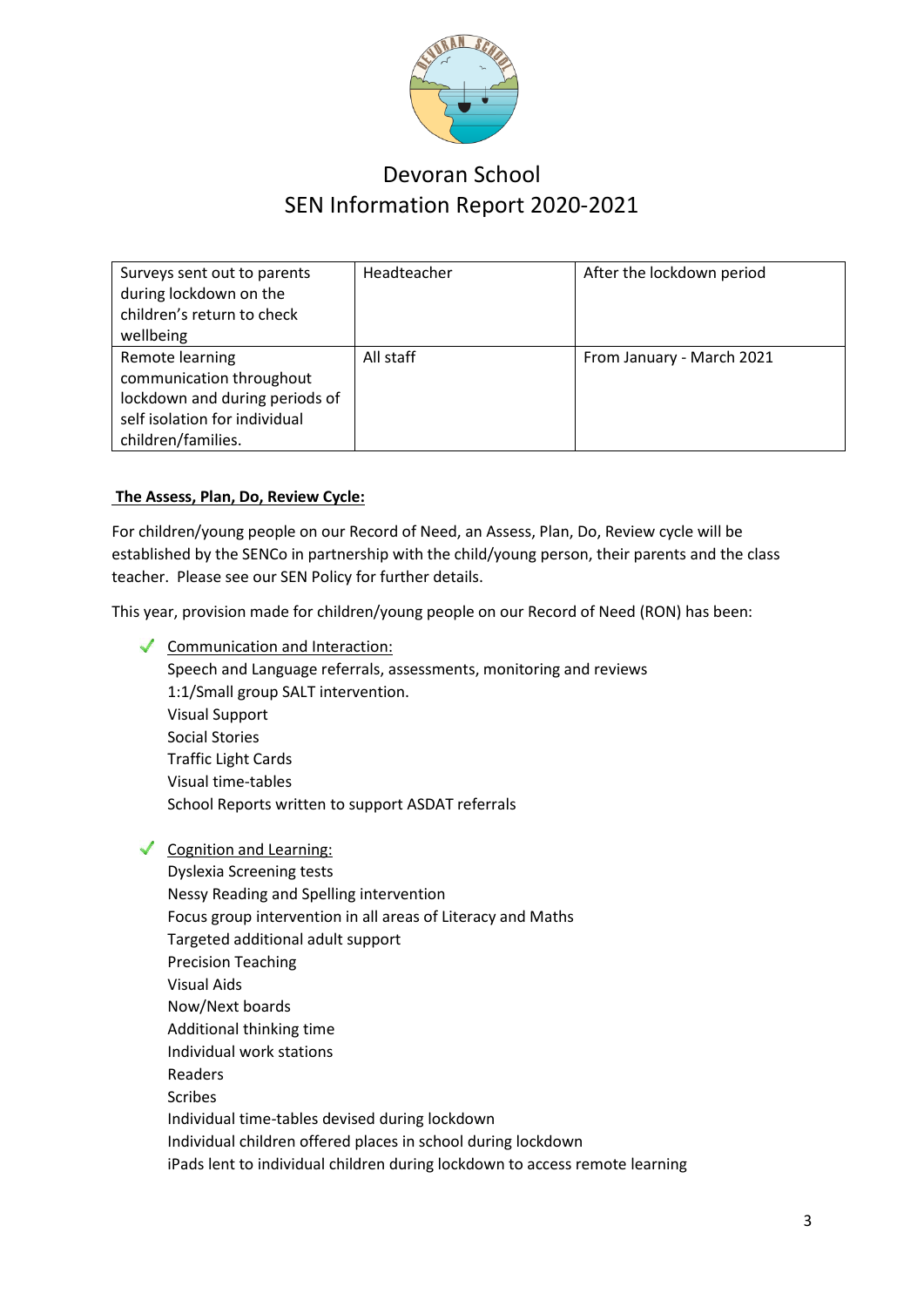

Lexia used as a tool Nessy, Mathletics and Times Table Rockstars to support learning at home

Social, Emotional and Mental Health: Referrals to Kernow SEMH Support Services Referrals to Early Help Hub – Online Parenting Workshops Play therapy 1:1 with Trauma Informed School (TIS) Practitioner/TA Small Group intervention with TA Access to Learning hub/sensory space Calm/Safe places set up in and outside classes/playground Emotional Risk Assessments

Sensory and/or Physical Needs: Referrals and assessments were carried out by the Physical and Medical Needs Advisory Service. Recommended provisions put in place included laptops, iPads, writing slopes, use of ICT, suitability for KS2 Access Arrangements. Recommended provisions put in place from Developmental Coordination Disorder Pathway and Occupational Therapist.

Sensory aids/equipment provided.

Alternative PE provision put in place.

By the end of 2020/21 academic year, nineteen children/young people were on our Record of Need and received SEN Support and 16 children were highlighted and were being monitored as 'On Alert'. No child / young person had an Education, Health and Care Plan. Three children were given 1:1 provision to facilitate their learning and social integration within the class and school.

Three children were put 'On Alert' at the beginning of Y6 to ensure they received booster interventions and a smooth transition into secondary school. A further five children were put 'On Alert' at the end of the year as a result of Dyslexia Screening Tests and to aid transition/intervention and to ensure provision continued into the next class. Nine children received either group or individual TIS (Trauma Informed Schools) Intervention and / or specialist play therapy.

We monitored the quality of this provision by book scrutiny, pupil conferencing and learning walks, as well as through online and telephone meetings with children, parents, school staff and relevant external agencies as well as strength and difficulty questionnaires (before and after play therapy sessions).

We measured the impact of this provision by termly Assess, Plan, Do Review Meetings, monitoring of data and reports from external agencies.

### **Support Staff Deployment:**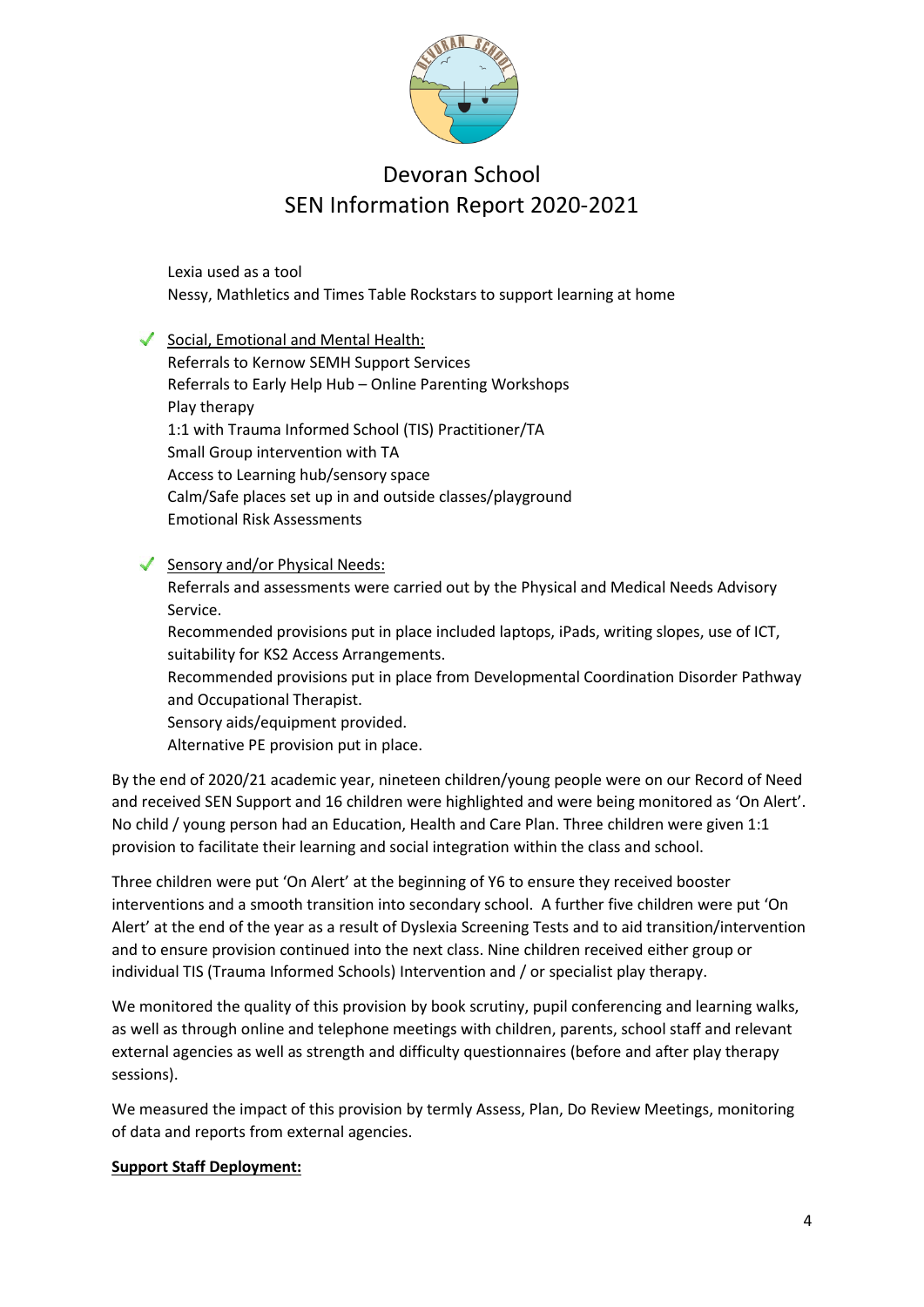

Support staff were deployed in a number of roles:

- $\blacktriangleright$  1:1 Provision to ensure access to the curriculum as outlined in risk assessments.
- $\blacktriangleright$  TAs delivered specific individual and group intervention programmes e.g. TIS, Read Write Inc, Speed Up Handwriting, Stareway to Spelling and class-based maths and literacy interventions.
- TAs used to deliver Speech and Language intervention as requested by SALT.
- $\blacktriangledown$  TAs used to deliver activities as recommended by Physiotherapist and PMNAS FunFit, WRAPs
- $\blacktriangledown$  Playground support
- Lunchtime support
- PPA Cover (HLTAs)
- First Aid
- Part time teacher employed to deliver small group booster and maths interventions for Years 5 and 6.

We monitored the quality and impact of this support by observations, performance management and the assessment of data.

### **Distribution of Funds for SEN:**

This was allocated in the following ways:

- $\checkmark$  Support staff
- External Services (See School Offer)
- Teaching and Learning resources
- $\checkmark$  Staff training

### **Continuing Development of Staff Skills in SEN:**

This is not an exhaustive list, but the SEN training includes the following:

| <b>SEN Inclusion</b> | Victoria Lock  | <b>BAME Inclusion Conference</b>                                          |
|----------------------|----------------|---------------------------------------------------------------------------|
| Safeguarding         | Victoria Lock  | Child Exploitation - Designated Teacher                                   |
| Safeguarding         | Victoria Lock  | Designated Safeguarding Lead - safeguarding<br>update for education staff |
| Safeguarding         | Victoria Lock  | Safeguarding Train the Trainer training                                   |
| Safeguarding         | Whole Staff    | Keeping Children Safe in Education Part 1 -                               |
|                      |                | Assessment                                                                |
| Safeguarding         | Anna Morris    | Safeguarding - Level 3                                                    |
| Safeguarding/SEMH    | Victoria Lock  | <b>Virtual School Conference</b>                                          |
| Safeguarding/SEMH    | Victoria Lock  | <b>Cornwall Virtual Schools Designated Teacher</b>                        |
| <b>SEMH</b>          | Leigh Churcher | Psychological First Aid: Supporting Children                              |
|                      |                | and Young People                                                          |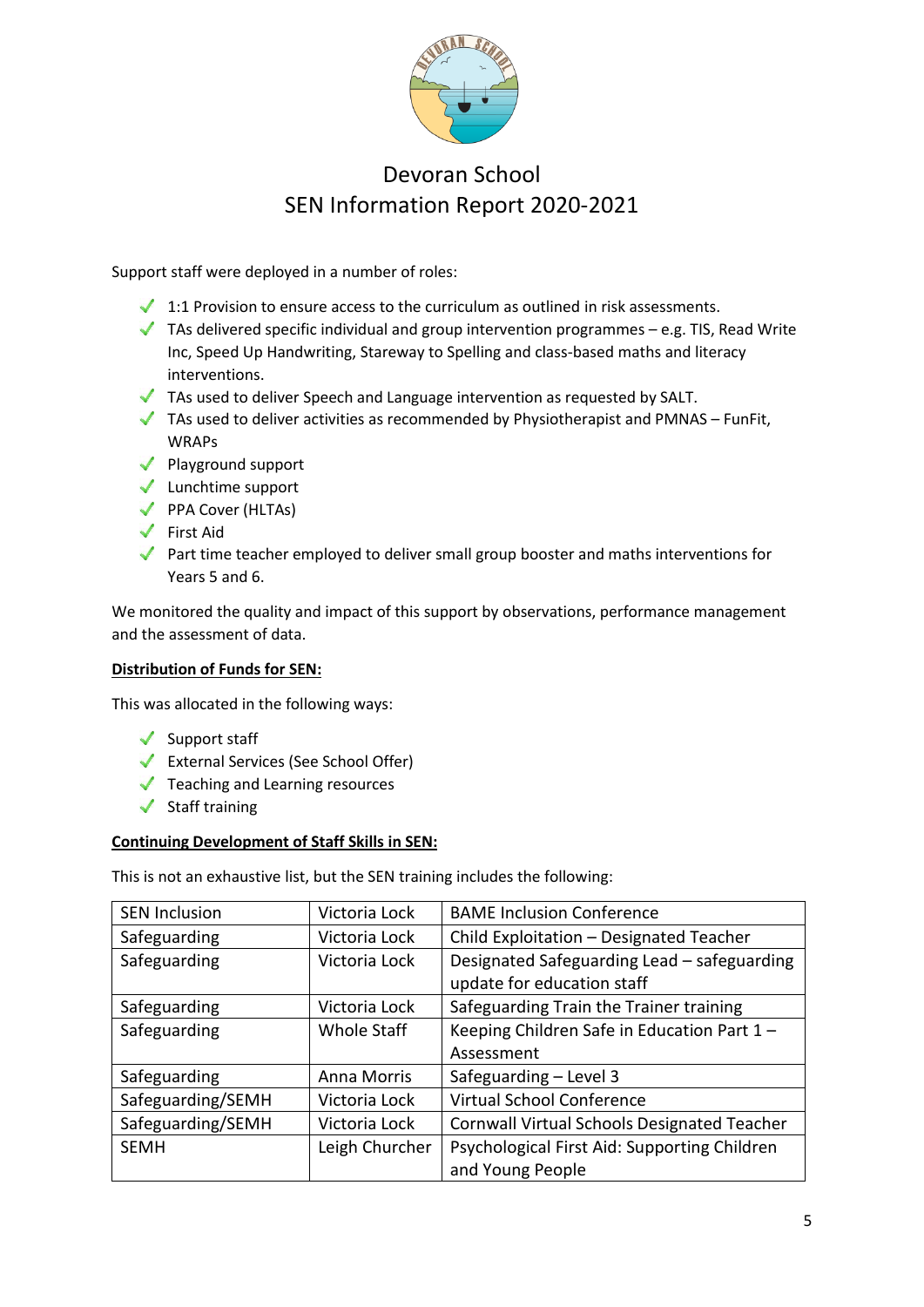

| <b>SEMH</b>                   | Emma Inkpen           | Attachment in the Early Years                   |
|-------------------------------|-----------------------|-------------------------------------------------|
| <b>SEMH</b>                   | Emma Inkpen           | Childhood in Crisis                             |
| <b>SEMH</b>                   | Emma Inkpen           | Making Sense of Mental Health Problems          |
| <b>SEMH</b>                   | Emma Inkpen           | <b>Teaching for Good Behaviour</b>              |
| <b>SEMH</b>                   | Emma Inkpen           | <b>Supporting Children and Young Peoples</b>    |
|                               |                       | Wellbeing                                       |
| <b>SEMH</b>                   | Emma Inkpen           | Introduction to Child Psychology                |
| <b>SEMH</b>                   | Victoria Lock         | Mental Health & Wellbeing in Schools            |
| <b>SEMH</b>                   | Victoria Lock         | <b>Brain Based Attachment Intervention to</b>   |
|                               |                       | <b>Transform Troubles Lives</b>                 |
| <b>SEMH</b>                   | <b>Whole Staff</b>    | TIS Training Part 2                             |
| <b>SEMH</b>                   | Mary                  | <b>TIS Practitioner Training</b>                |
|                               | Sydenham              |                                                 |
|                               | Clare Trotman         |                                                 |
| <b>SEMH</b>                   | <b>Sharon Tippett</b> | Advanced Certificate in the Role of the         |
|                               |                       | <b>Mental Health Lead</b>                       |
| <b>Cognition and Learning</b> | Sarah Kerrison        | Cognition and Learning Virtual Conference       |
| <b>Cognition and Learning</b> | Victoria Lock         | Addressing the Disadvantage Gap                 |
| <b>Cognition and Learning</b> | <b>Colleen Covey</b>  | <b>Fundamentals of Phonics Workshop</b>         |
|                               | Olivia Hubbard        |                                                 |
| <b>Cognition and Learning</b> | Emma Inkpen           | <b>Understanding Dyslexia</b>                   |
| <b>Cognition and Learning</b> | Emma Inkpen           | Attention in the Early Years                    |
| Cognition and Learning        | Lucie Emblin          | David Morgan Education - The Easy Read          |
|                               | Colleen Covey         | System                                          |
| <b>Cognition and Learning</b> | <b>Colleen Covey</b>  | Brainfit - Relationship between Attention and   |
|                               |                       | Learning                                        |
| <b>Cognition and Learning</b> | <b>Colleen Covey</b>  | Brainfit - Strategies to help your learner plan |
|                               |                       | better, focus longer and learn faster           |
| <b>Cognition and Learning</b> | Victoria Lock         | <b>Accelerated Reader</b>                       |
| Communication and             | <b>Colleen Covey</b>  | <b>BASE Baby watching Training</b>              |
| Interaction                   |                       |                                                 |
| Communication and             | Lucie Emblin          | NELI - Nuffield Early Language Intervention     |
| Interaction                   | Gemma Austin          |                                                 |
| <b>Physical and Medical</b>   | Whole Staff           | SALT - Aspiration/Severe Reflux Training        |
| <b>Needs</b>                  |                       |                                                 |
| <b>Physical and Medical</b>   | Lucie Emblin          | Paediatric First Aid - 2 day                    |
| <b>Needs</b>                  | Emma Inkpen           |                                                 |
|                               | Sarah Evans           |                                                 |
|                               | <b>Esther Hoskin</b>  |                                                 |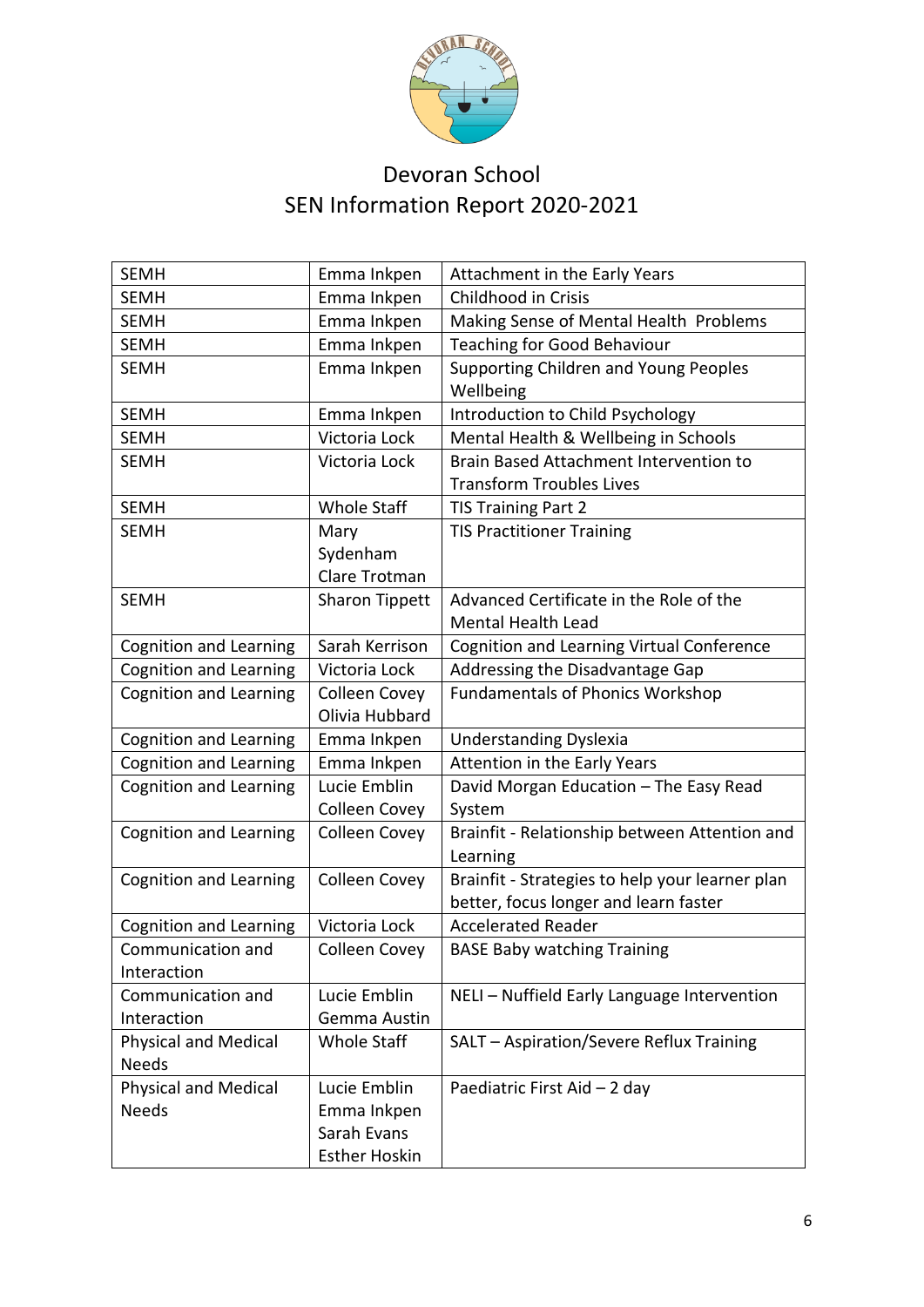

| <b>Physical and Medical</b> | Leigh Churcher | <b>Emergency Paediatric First Aid</b> |
|-----------------------------|----------------|---------------------------------------|
| <b>Needs</b>                | Julia Dodd     |                                       |
|                             | Faye Dodson    |                                       |
|                             | Olivia Hubbard |                                       |
|                             | Dan Morse      |                                       |
|                             | Anna Morris    |                                       |
|                             | Matt Tilley    |                                       |

Groups of Staff have also developed their knowledge of Phonics through training on Read Write Inc.

We monitored the impact of this training by monitoring teaching and learning.

### **Partnerships with other schools and how we manage transitions:**

We have worked with a number of schools in the area in the following ways:

- Early Years Teacher/TA Home visits
- $\blacktriangledown$  Transition to Secondary Schools including those in the mainstream and ARBs (online).
- $\blacktriangleright$  Transition into Foundation Stage class from Independent Nurseries
- $\blacktriangledown$  Transition into Devoran mainstream from other mainstream and independent schools
- $\blacklozenge$  Additional visits to pre-school
- Individual Provision Plans shared with secondary schools
- Transition meetings and Multi Agency Meetings as well as specialist S&L support arranged to ensure smooth transitions

We ensured that the transition from Nursery to Reception for September 2020 went smoothly by arranging pre-school/nursery phone calls and COVID-secure home garden visits for parents and preschool aged children before they started school in September 2020.

In the Summer Term of 2021, the foundation stage teacher arranged pre-school/nursery visits and weekly Learning Together sessions at school for parents and pre-school aged children. The foundation stage teacher also attended a Teddy Bears Picnic and beach trip to get to know the new cohort.

We helped children to make the move from one year to the next throughout the rest of the school by arranging a transition morning for all children to meet their new class teachers, and transition meetings were held between class teachers. A smooth transition was further planned for by the TA from each class moving up with their current class. Transition arrangements for a number of our SEN children included social stories and photographs of all relevant staff, the classrooms etc, being sent home for parents to share with their child over the holiday and children being invited into school before the beginning of term to see their new classrooms.